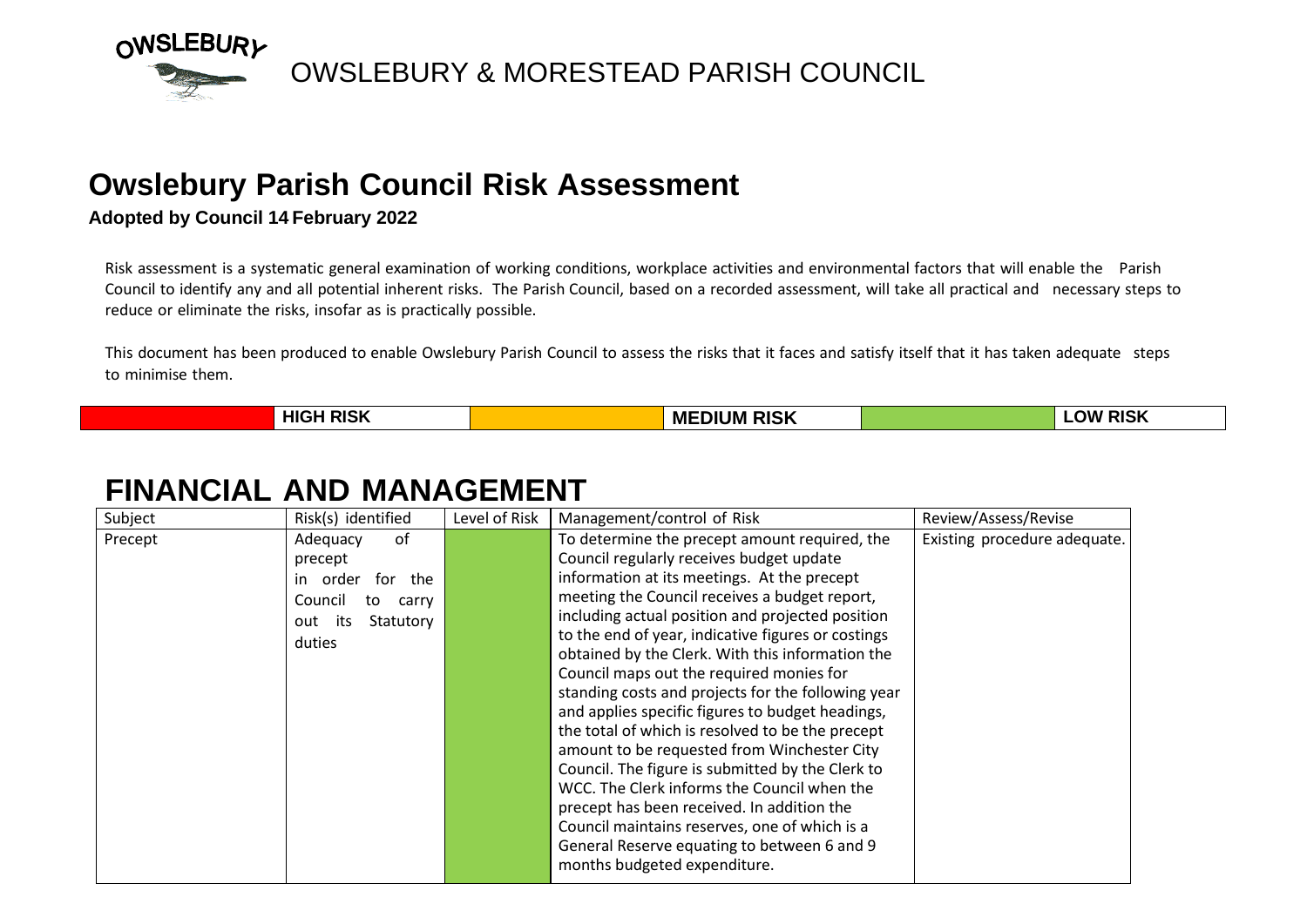

# OWSLEBURY<br>
OWSLEBURY & MORESTEAD PARISH COUNCIL

| Grants               | Receipt of Grant   | The Council has Financial Regulations which set<br>out the requirements procedures for receiving<br>grants                                                                                                           | Existing procedure adequate.                                                      |
|----------------------|--------------------|----------------------------------------------------------------------------------------------------------------------------------------------------------------------------------------------------------------------|-----------------------------------------------------------------------------------|
| Grants               | Paying of Grants   | All such expenditure goes through the required<br>Council process of approval, minuted and listed<br>accordingly if a payment is made.                                                                               | Existing procedure adequate.                                                      |
| Financial<br>Records | Inadequate records | The Council has Financial Regulations which sets<br>out the requirements and has adopted the HALC<br>model.<br>Bank balances and breakdown of receipts and<br>payments are produced at each full council<br>meeting. | Existing procedure adequate<br>Review the Financial<br>regulations when necessary |

| Fraud - General | Inadequate checks | The Council has Financial Regulations which set<br>out the banking requirements. All cheques,<br>electronic & credit card payments must be dual<br>authorised by two designated Councillor<br>signatories and by the Clerk. There is no petty<br>cash. Clerk's timesheet and expenses is reviewed<br>by the Chairman & Vice Chairman every month. A<br>monthly bank reconciliation is produced by the<br>Clerk and sent to the Councillors before each full<br>council meeting where they are signed by the<br>Chairman.<br>A Councillor signs the Bank Statements at each<br>full council meeting. | Existing procedure adequate.                                                  |
|-----------------|-------------------|-----------------------------------------------------------------------------------------------------------------------------------------------------------------------------------------------------------------------------------------------------------------------------------------------------------------------------------------------------------------------------------------------------------------------------------------------------------------------------------------------------------------------------------------------------------------------------------------------------|-------------------------------------------------------------------------------|
| Fraud - payroll | Inadequate checks | Clerk maintains payroll records including RTI for<br>PAYE/NI. The Clerks salary is based on SLCC scales<br>and reviewed/approved annually in budget<br>process.                                                                                                                                                                                                                                                                                                                                                                                                                                     | Councillors to review PAYE/NI<br>records to ensure all<br>payments up to date |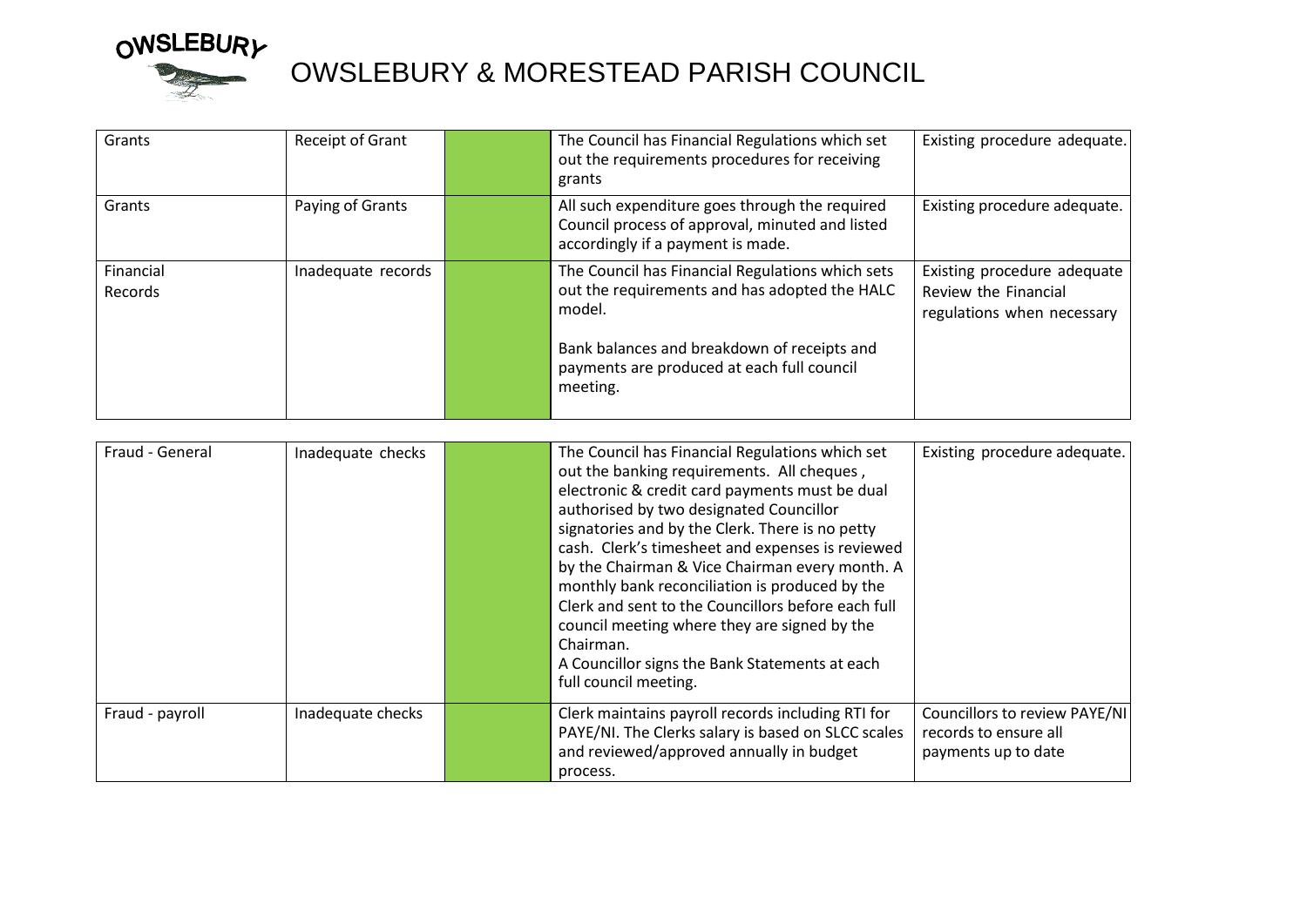

# OWSLEBURY<br>
OWSLEBURY & MORESTEAD PARISH COUNCIL

| Best value<br>accountability<br><b>VAT</b> | Work awarded<br>incorrectly.<br>Overspend on<br>services.<br>Reclaiming | Normal Parish Council practice would be to seek,<br>if possible, 3 quotes for any orders over £100.<br>For major work competitive tenders would be<br>sought. If problems encountered with a contract<br>the Clerk would investigate the situation and<br>report to the Council.<br>Included in Financial Regulations. VAT claim                                                                                                         | Existing procedure adequate.<br>Existing procedure adequate. |
|--------------------------------------------|-------------------------------------------------------------------------|------------------------------------------------------------------------------------------------------------------------------------------------------------------------------------------------------------------------------------------------------------------------------------------------------------------------------------------------------------------------------------------------------------------------------------------|--------------------------------------------------------------|
|                                            |                                                                         | submitted regularly if over £100; reconciled to<br>cash book.                                                                                                                                                                                                                                                                                                                                                                            |                                                              |
| Legal powers                               | Illegal activities or<br>payments                                       | All activity and payments within the powers of<br>the Parish Council resolved at full Council<br>meetings and reviewed by Internal Auditor.<br>Where necessary advice sought from HALC.<br>A Finance report is sent to the Council monthly                                                                                                                                                                                               | Existing procedures adequate.                                |
| Inadequate insurance<br>cover              | Adequacy<br>Cost<br>Compliance<br><b>Fidelity Guarantee</b>             | Annual review undertaken by Clerk and reviewed<br>by Chair. Presented to full Council.<br>Ensure compliance measures are in place<br>Fidelity checks in place.                                                                                                                                                                                                                                                                           | Existing procedure<br>adequate                               |
| Council Records -<br>Electronic records    | Loss of vital<br>information                                            | Back up copy of computer records undertaken<br>monthly and kept at Clerk's home this is backed-<br>up using a hard drive stored in a fireproof box.                                                                                                                                                                                                                                                                                      | Existing procedure<br>adequate                               |
| Council Records - Paper                    | Loss of vital<br>information                                            | Some of the Parish records are stored at the<br>home of the Clerk and some are stored at the<br>Parish Hall.<br>Records include historical correspondence,<br>minutes, insurance, bank records and other<br>documents. The documents at the Parish Clerks<br>home are stored in a lockable filling cabinet and<br>in the wardrobe. The documents held at the<br>Parish Hall are stored in a lockable filing cabinet<br>in a locked room. |                                                              |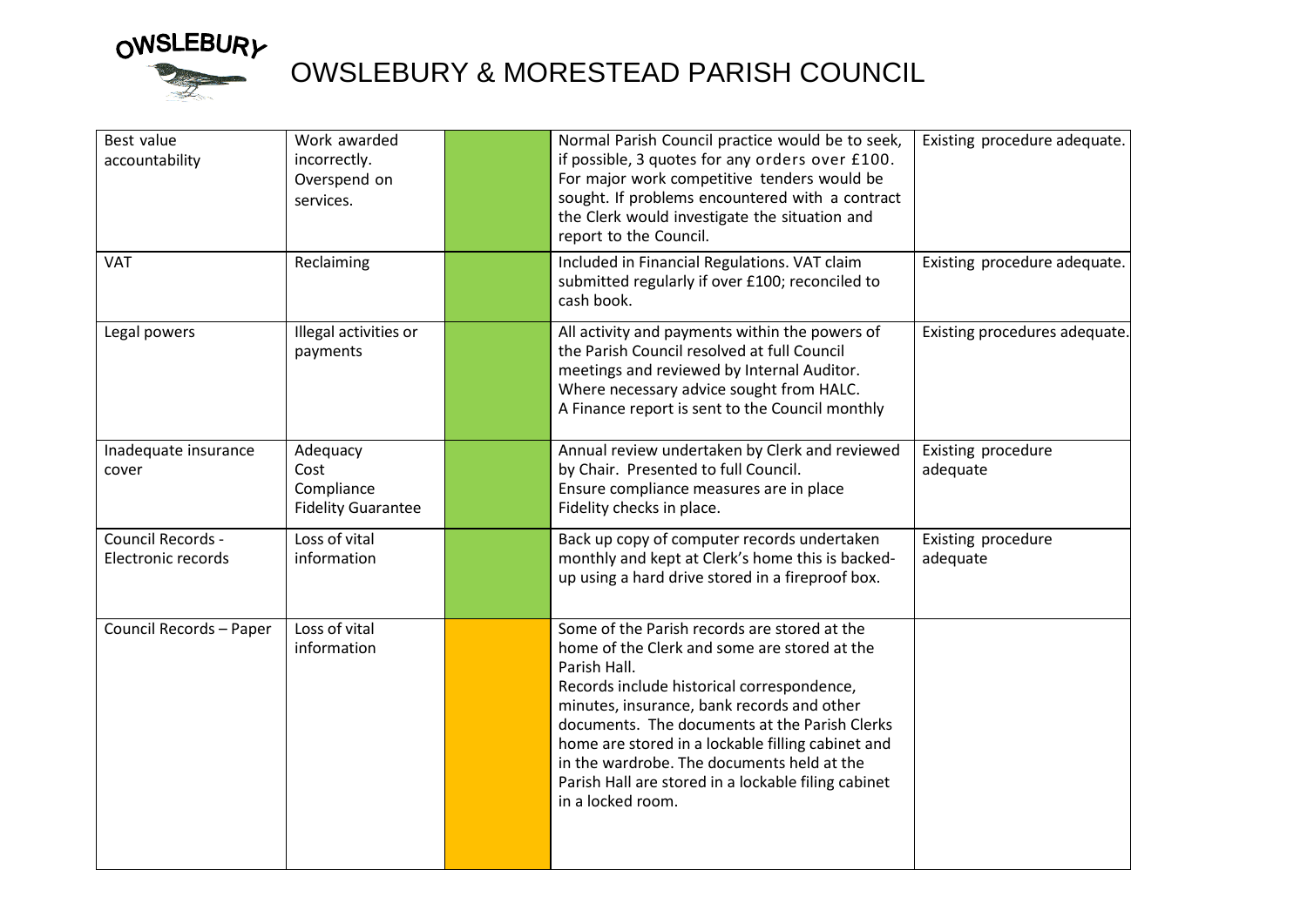

# OWSLEBURY<br>OWSLEBURY & MORESTEAD PARISH COUNCIL

| Legal records                                        | Loss of contracts and<br>title to property                                | Clerk maintains files of contracts and title at<br>home.                                                                                                                                                                                                                                                                                   | Consideration to be given to<br>off site storage.                                                                                        |
|------------------------------------------------------|---------------------------------------------------------------------------|--------------------------------------------------------------------------------------------------------------------------------------------------------------------------------------------------------------------------------------------------------------------------------------------------------------------------------------------|------------------------------------------------------------------------------------------------------------------------------------------|
| Website and Information<br>service                   | Proper update and<br>use of website and<br>information service.           | Website (WordPress) and Information Service<br>(Mail Chimp) maintained by Clerk and updated as<br>necessary.                                                                                                                                                                                                                               | Consider Passwords to be<br>changed every 3 months                                                                                       |
| Elections costs.                                     | By-elections or full<br>elections may be<br>both necessary and<br>costly. | Reserve for election costs.                                                                                                                                                                                                                                                                                                                | Procedure adequate.                                                                                                                      |
| Annual Returns.                                      | Return submitted<br>late.                                                 | Annual returns completed by the end of April.<br>Employers return submitted to HMRC.<br>Annual Return approved by whole Council before<br>submission. Submitted online with the prescribes<br>timeframe by the Clerk.                                                                                                                      | Procedures adequate but<br>consider Councillor review of<br>PAYE annual return.                                                          |
| Non availability of<br>Clerk/RFO                     | Administration of<br>Council                                              | Temporary cover via use of locum. Recruitment<br>policy in place and use of HALC to assist.                                                                                                                                                                                                                                                | Consider adequacy of<br>reserves on regular basis to<br>cover locum costs for 6<br>months.                                               |
| Data protection Policy                               | <b>Policy Provision</b>                                                   | The Council is registered with the Data Protection<br>Agency. Data Protection policy reviewed yearly.                                                                                                                                                                                                                                      | Ensure annual review of<br>registration                                                                                                  |
| <b>Meeting Location</b>                              | Adequacy, Health &<br>Safety risk                                         | The Parish Council Meetings are held at the Village<br>Hall. The premises and the facilities are considered<br>to be adequate for the Clerk, Councillors and<br>Public who attend from a Health and Safety and<br>comfort aspects.                                                                                                         | Existing location adequate                                                                                                               |
| Minutes/Agendas/Notice<br><b>Statutory Documents</b> | Accuracy and legality<br><b>Business conduct</b>                          | Minutes and agenda are produced in the<br>prescribed method by the Clerk and adhere to the<br>legal requirements.<br>Minutes are approved and signed at the next<br>Council meeting. Minutes and agenda are<br>displayed according to the legal requirements.<br>Business conducted at Council meetings should be<br>managed by the Chair. | Existing procedure adequate.<br>Guidance/training to Chair<br>should be given (if required).<br>Members to adhere to Code<br>of Conduct. |